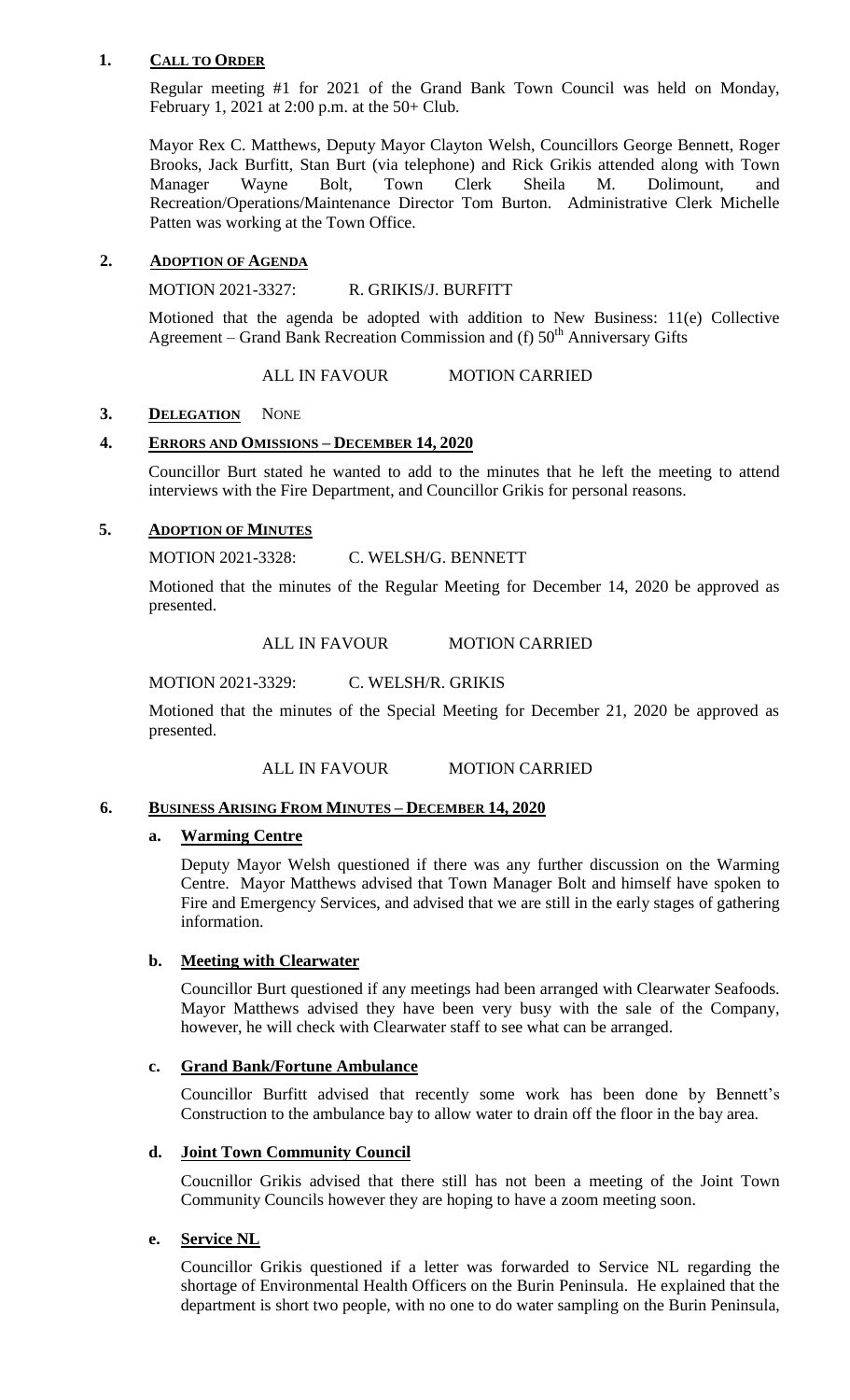they have to come from Clarenville. It was agreed to write Service NL and the Executive Staff concerning this issue.

# **f. Tender for Dam**

Councillor Grikis questioned if the meeting and site visit was held regarding the work on the Dam. Town Manager Bolt advised that the meeting and site visit had taken place.

# **g. Frazer Park Light-up**

Mayor Matthews questioned Recreation/Operations/Maintenance Director Burton if the issue with the lights at Frazer Park has been worked out for next year. The Mayor was advised that this problem has been corrected.

## **7. INCOMING CORRESPONDENCE FOR ACTION**

## **a. Concerned Citizen**

Received a complaint regarding property on West Street – garbage around the property, burning toxic materials, music playing constantly, etc.. Mayor Matthews advised that a meeting was held with the Town Solicitor and she is looking at some options/direction for the Town on this matter.

# **b. RMCP**

Received an email advising they are setting up a Zoom meeting with the District Policing Officer and proposing this meeting be held on January 28, 2021 at 1900 hours. Councillors Bennett and Grikis attended.

# **c. Eastern Health**

Received an email regarding the Wellness Grant Program. Applications must be submitted by February 1, 2021. Recreation/Operations/Maintenance Director Burton advised he spoke with CYN regarding the grant.

# **d. Grand Bank Volunteer Fire Department**

Received a letter advising of the 2021 Executive.

### MOTION 2021-3330: S. BURT/R. GRIKIS

Motioned that the Town of Grand Bank approve the appointment of Tony Snook, as Fire Chief for another two years, and the Executive for another one year period.

### ALL IN FAVOUR MOTION CARRIED

### **e. Epilepsy NL & Lab**

Received an email requesting we light up the Town Hall purple for Epilepsy Awareness Day which is March  $26^{\text{th}}$ .

### **f. John Burke High School Graduation**

Received a letter from the parents of the Class of 2021 that was hand delivered by Ms. Ruth Piccolo requesting Council's help with arranging a special event for the Graduating Class of 2021, they suggested four options. A copy of the letter will be sent to all councilors for their input and comments before the Town replies to this correspondence.

### **8. INCOMING CORRESPONDENCE FOR INFORMATION**

# **a. Department of Environment, Climate Change and Municipalities**

Received a letter advising that funding has been approved for the Community Enhancement Project number -17-CEEP-21-166 for an additional \$411.37.

### **b. RCMP**

Received an email regarding ATV use in the community.

### **c. Department of Justice and Public Safety**

Received an email advising that the application period for submission of applications for the cost shared equipment and vehicle program is from January 1 to March 31, 2021.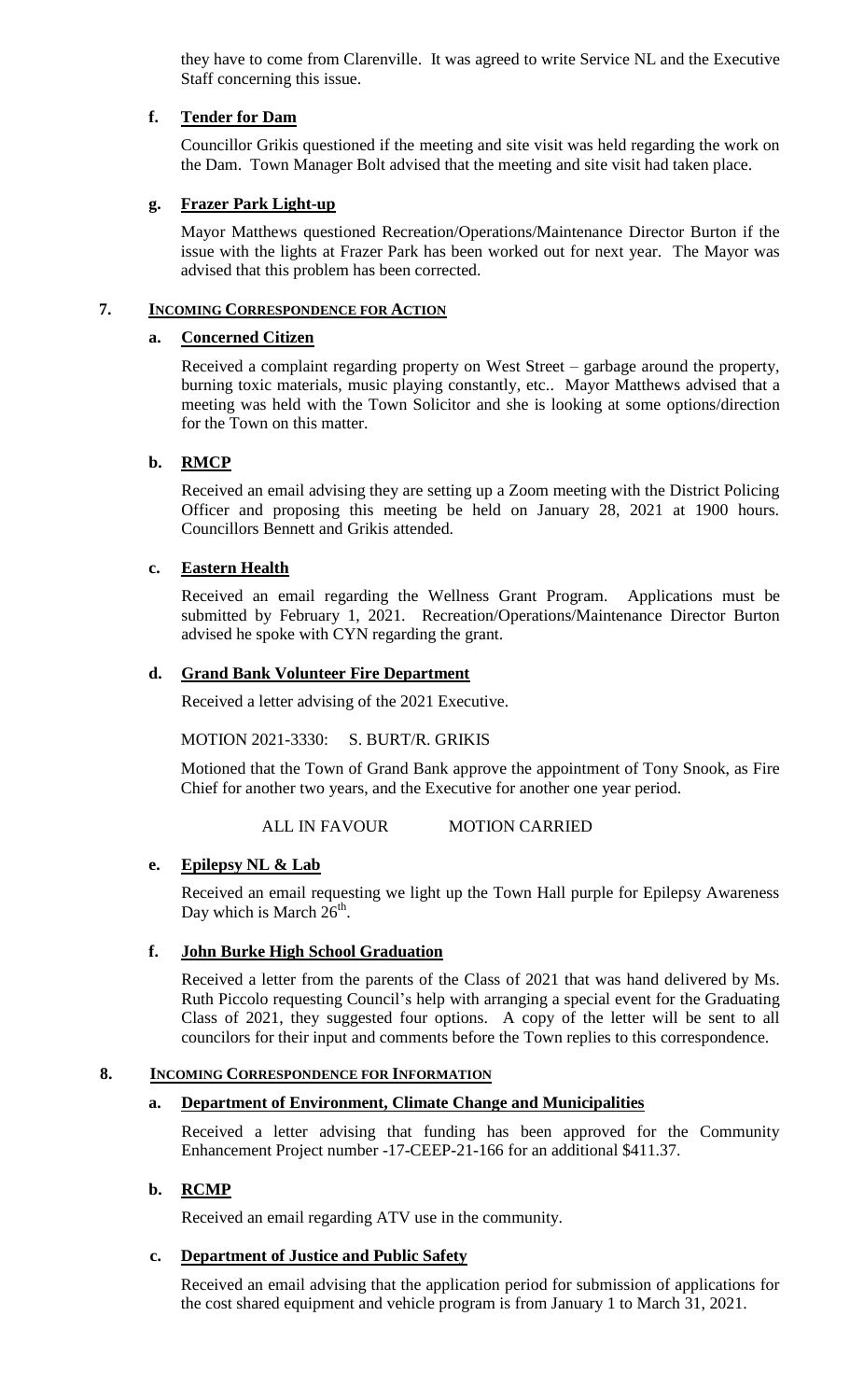# **d. Department of Environment, Climate Change and Municipalities**

Received a letter acknowledging receipt of the 2021 Municipal Budget.

# **e. Reaching Home: Rural and Remote NL Funding Stream**

Received an email regarding the "Reaching Home: Canada's Homelessness Partnering Strategy".

# **f. Ronald McDonald House**

Received a thank you letter for the \$100.00 donation from the Town and also a certificate of appreciation.

# **g. Grand Bank Fire Department**

Received a list of four new members; Mike Warren, Evan Matthews, Clarke Rideout and Jessica Bolt.

# **h. Concerned Citizen**

Received a letter regarding garbage left near the waterfront heading towards Grand Bank Seafoods Inc. Councillor Burfitt advised that he had spoken to the gentleman about the garbage and he will make sure it is cleaned up.

# **i. Heritage Foundation of Newfoundland and Labrador**

Received an email regarding heritage and historic preservation in Newfoundland and Labrador.

# **j. Municipalities Newfoundland and Labrador**

Received the 2021 MNL Membership Letter regarding renewals.

# **k. Eastern Health**

Received an email invitation to attend a Zoom meeting focused on Seniors and Mental Health. Deputy Mayor Welsh advised that he was registered to attend however he became ill and was unable to attend.

# **l. Burin Peninsula Joint Council**

Received an email advising they will not be requesting membership payments for 2021.

### **9. COMMITTEE REPORTS**

### **a. Finance Committee**

Deputy Mayor Clayton Welsh, Committee Member, presented a written report of a meeting the Committee held on January 20, 2021.

Item #4: After some discussion, it was agreed that Town Manager Bolt speak with all parties and construct a report on the claim to be presented to the Finance Committee.

MOTION 2021-3331: C. WELSH/R. GRIKIS

Motioned that the Finance Committee report of January 20, 2021 be approved with the deletion of item #4.

ALL IN FAVOUR MOTION CARRIED

MOTION 2021-3332: C. WELSH/R. GRIKIS

Motioned that the Town of Grand Bank submit its Capital Investment Plan to the Department of Environment, Climate Change and Municipalities for Gas Tax funding in the amount of \$21,565.95 for Waste Water Effluent Monitoring and Sampling.

### ALL IN FAVOUR MOTION CARRIED

MOTION 2021-3333: C. WELSH/S. BURT

Motioned that the Town of Grand Bank appoint Innovative NL to be the Town's engineers for the COVID-19 Stimulus Program Project No. 17-CSP-21-088, Nature Trail Upgrades and Repairs.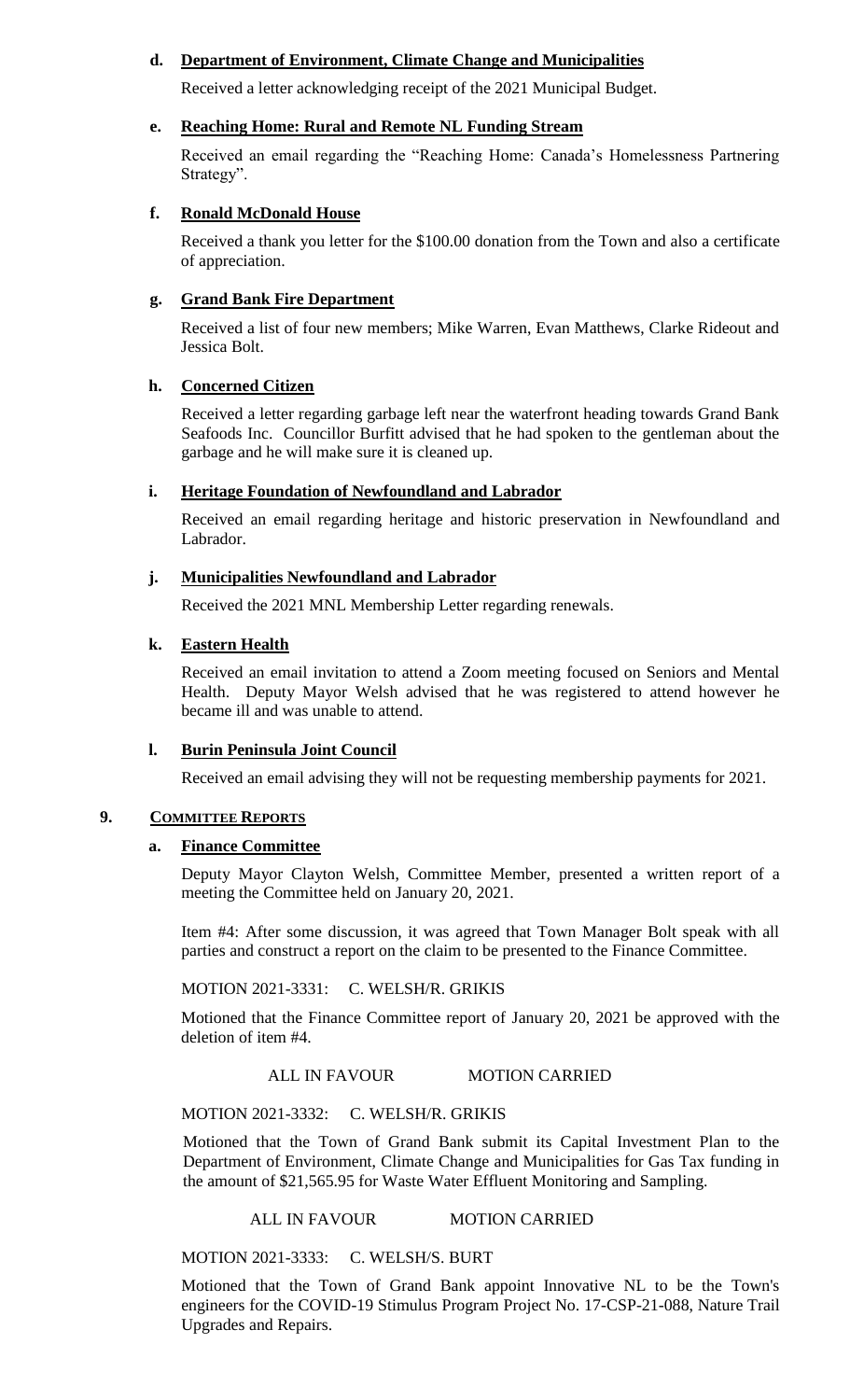#### **b. Development Committee**

Deputy Mayor Clayton Welsh, Committee Chairperson, presented a written report of a meeting the Committee held on January 20, 2021.

#### MOTION 2021-3334: C. WELSH/R. BROOKS

Motioned that the Development Committee report of January 20, 2021 be approved as presented.

#### ALL IN FAVOUR MOTION CARRIED

#### 10. OLD BUSINESS

## **a. Nature Trail Upgrades**

Town Manager Bolt advised that with the approval of the engineers, Innovative NL, they will now proceed with tender preparation.

#### **b. RCMP: Speeding & Properties**

Mayor Matthews questioned what the RCMP will be doing with the properties in the community. Councillor Grikis stated that the properties have been decommissioned and are to be passed over to Crown assets. Councillor Burfitt questioned with the number of deaths in Grand Bank would the Town need to build a new building versus taking over the RCMP Detachment building. The Town Manager noted that according to the RCMP this building has major structure deficiencies that would cost approximately \$2 million to correct.

#### **11. NEW BUSINESS**

### **a. RCMP – Zoom Meeting**

Councillor Grikis advised that along with Councillor Bennett, he attended the Zoom meeting with the RCMP on January 28, 2021. They pointed out that the biggest reason for the RCMP to be downsizing their properties, etc., is money. It was stated they would need \$87 million to run the service to full capacity. This is approximately a \$14 million increase over their current budget.

#### **b. Provincial Properties**

Mayor Matthews advised that there are a number of provincial properties in the community that could be on the chopping block should there be major cutbacks in provincial spending, they are: the Courthouse, the Health Care Centre, Department of Highways, John Burke High School, Blue Crest Home, Blue Crest Cottages, Public Library, Seamen's Museum and RCMP Detachment. Councillor Burfitt suggested that if those services are taken, no one will want to come here to live. Mayor Matthews questioned if there shouldn't be consultation with Council before any properties are cut; everyone agreed.

#### **c. Affordable Housing**

Mayor Matthews questioned Deputy Mayor Welsh and Councillor Burfitt on why the GBDC couldn't provide a building or buildings that could be rented by Seniors or businesses. Deputy Mayor Welsh advised that GBDC can't own property. He will check it out to confirm.

#### **d. Special Request Lighting**

Mayor Matthews advised that Town Clerk Dolimount and himself spoke with a representative of Government House to get information on their lighting system. He advised that they have a very expensive system, however the Town could look at something on a smaller scale. After some discussion, it was agreed that Recreation/Operations/Maintenance Director Burton get some prices on the lighting.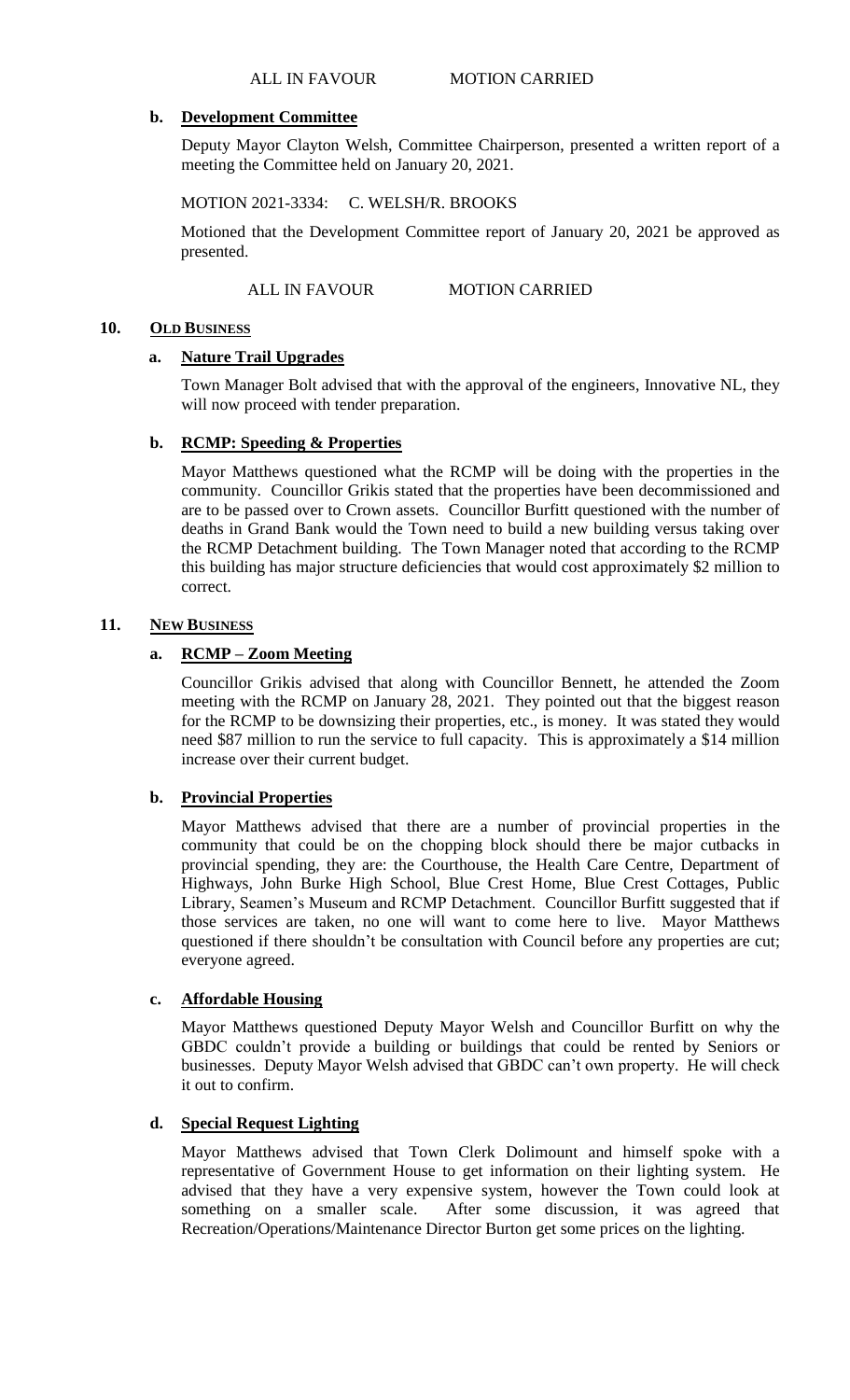# **e. Collective Agreement – Grand Bank Recreation Commission**

MOTION 2021-3335: C. WELSH/J. BURFITT

Motioned that the Town of Grand Bank ratify the Collective Agreement for the Grand Bank Recreation Commission for January 1, 2020 to December 31, 2022.

### ALL IN FAVOUR MOTION CARRIED

# **f. 50th Wedding Anniversary Gifts**

Councillor Burfitt questioned if there a solution to the gift ideas for people celebrating their  $50<sup>th</sup>$  Wedding Anniversary. He had a number of people ask him why they didn't receive anything for their  $50<sup>th</sup>$  when other people did. Town Clerk Dolimount was asked to get the cost of a picture for the gift.

## 12. **COUNCILLORS FORUM**

# **a. Wharf**

Mayor Matthews inquired if there was any work being done on the wharf since an individual was down there taking pictures for a third party. Councillor Burfitt advised that the Harbour Authority was asked to provide photos of the wharf as well, but the Harbour Authority is not aware of any work being planned for the wharf at this time.

# **b. Signs**

Councillor Grikis advised that the signs look good on the Town vehicles.

# **c. Thanks**

Clr. Grikis thanked the outside staff for all the great work that they do on a daily basis.

### **d. Private Practice**

Deputy Mayor Welsh questioned if there was anything the Town can do to attract someone to open a private medical practice. Mayor Matthews stated the Town would have to work in co-operation with Eastern Health on any such initiative.

### **e. Chlorine Smell**

Deputy Mayor Welsh advised that he heard from a couple of people concerning the smell of chlorine in their lines. Councillor Grikis advised it is due to water settling in the pipes overnight, and also people at the beginning of a line would smell it stronger then people at the end of a line.

### **f. Boil Order**

Deputy Mayor Welsh questioned, when there is a boil order in Fortune, why doesn't the Town of Grand Bank have one. Councillor Grikis stated that we have a holding tank where Fortune doesn't, and we have an independent and separate chlorine system at our pumphouse where all water is treated.

### **g. Poop Containers**

Deputy Mayor Welsh asked if the Town can install more poop containers on the Nature Trail during the upcoming project.

### **h. Addresses**

Deputy Mayor Welsh questioned why the Town would not give the GBDC a list of all business addresses in our Town. Town Clerk Dolimount advised it is against the Privacy Act, they would be required to fill out the appropriate privacy forms and get approval first.

# **i. Mental Health Plan**

Deputy Mayor Welsh advised that all Councillors should have received a copy of the Mental Health Plan being put forward by the Community Coalition for Mental Health & Wellness on the Burin Peninsula.